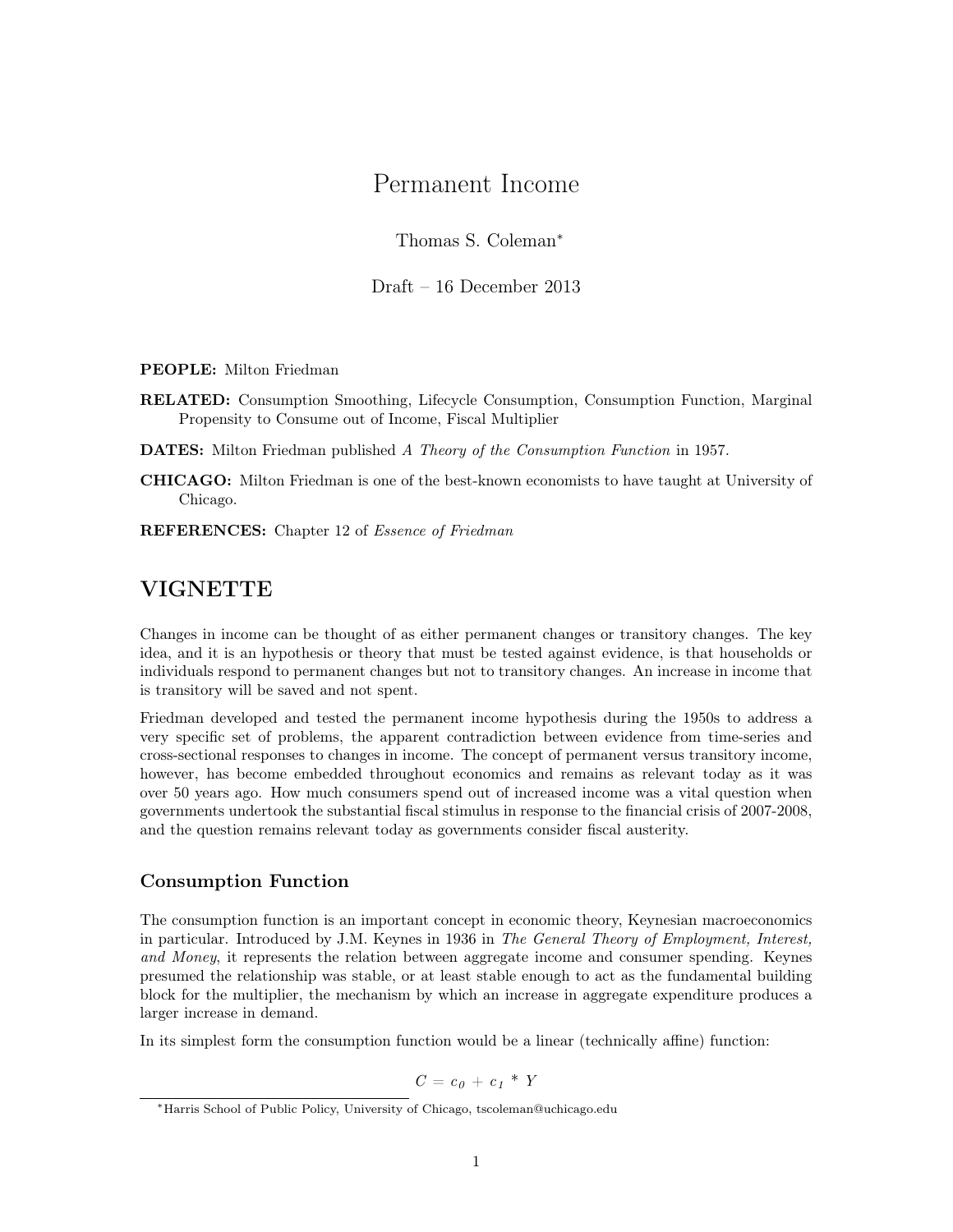The coefficient  $c_1$  is the marginal propensity to consume and measures how much of each additional dollar of income consumers spend (versus save). Note that the coefficient  $c<sub>1</sub>$  need not be a constant – it can depend on such factors as the level of interest rates, the average level of wealth, distribution of income and wealth across the population – but the relationship is presumed to be fairly stable over time.

Empirical studies, however, soon showed some important and challenging inconsistencies, particularly between observations from cross-sectional or household-level studies on the one hand and time series or aggregate data on the other. When examining behavior across individuals or households at a point in time, economists found that consumers with higher incomes saved more and their consumption showed a much less than one-for-one response – from an extra dollar of income only a small portion was consumed and a large fraction was saved. And yet analysis revealed a different trend when they examined aggregate data over long time spans or across countries with widely differing incomes. Economists found a roughly constant share of national income being saved, in other words consumption increased in line with income. The cross-sectional observations appeared to be inconsistent with both the aggregate observations and with the assumptions behind the Keynesian consumption function.

#### Permanent Income

Friedman showed that the Keynesian foundations of the consumption function were fundamentally flawed. His explanation was as simple as it was brilliant; his own words provide the simplest explanation:

The central theme of this monograph can be illustrated by a simple hypothetical example. Consider a large number of men all earning \$100 a week and spending \$100 a week on current consumption. Let them receive their pay once a week, the paydays being staggered, so that one-seventh are paid on Sunday, one-seventh on Monday, and so on. Suppose we collect budget data for a sample of these men for one day chosen at random, defined income as cash receipts on that day, and defined consumption as cash expenditures. . . . It may well be that the men would spend more on payday than on other days but they would also make expenditures on other days, so we would record the one-seventh with an income of \$100 as having positive savings, the other six-sevenths as having negative savings. Consumption might appear to rise with income, but, if so, not as much as income, so that the fraction of income saved would rise with income. [Chapter 9 of A Theory of the Consumption Function, Princeton University Press, 1957]

So we have cross-sectional data showing that those with higher incomes save more and that the ratio of savings to income rises with income (the ratio of consumption to income declines). But in reality there is no savings (considering all the men together) and presumably if the incomes for all these men rose from \$100 to \$120 they would all consume \$120 and there would still be no savings overall. In other words, at the aggregate level there would be no tendency for savings to rise with income and the propensity to consume out of income would be one.

Friedman's hypothesis was that many of the puzzling and inconsistent results regarding savings and consumption were simply a result of "inappropriate concepts of income and consumption." In the example of staggered paydays, individual savings rise and the ratio of consumption to income declines with rising income only because we are measuring daily income. If we used an appropriate measure of income, weekly income in the simple example, then there would be no rise in savings with income, and consumption (the ratio of consumption to income) would not change with income.

Building on the idea behind the simple example, Friedman introduced the concept of permanent income as distinct from the measured income reported by individual consumers or measured at the aggregate level. Although difficult to define, we might think of permanent income as corresponding roughly to the long-term expected income or lifetime income or wealth. As Friedman states, "the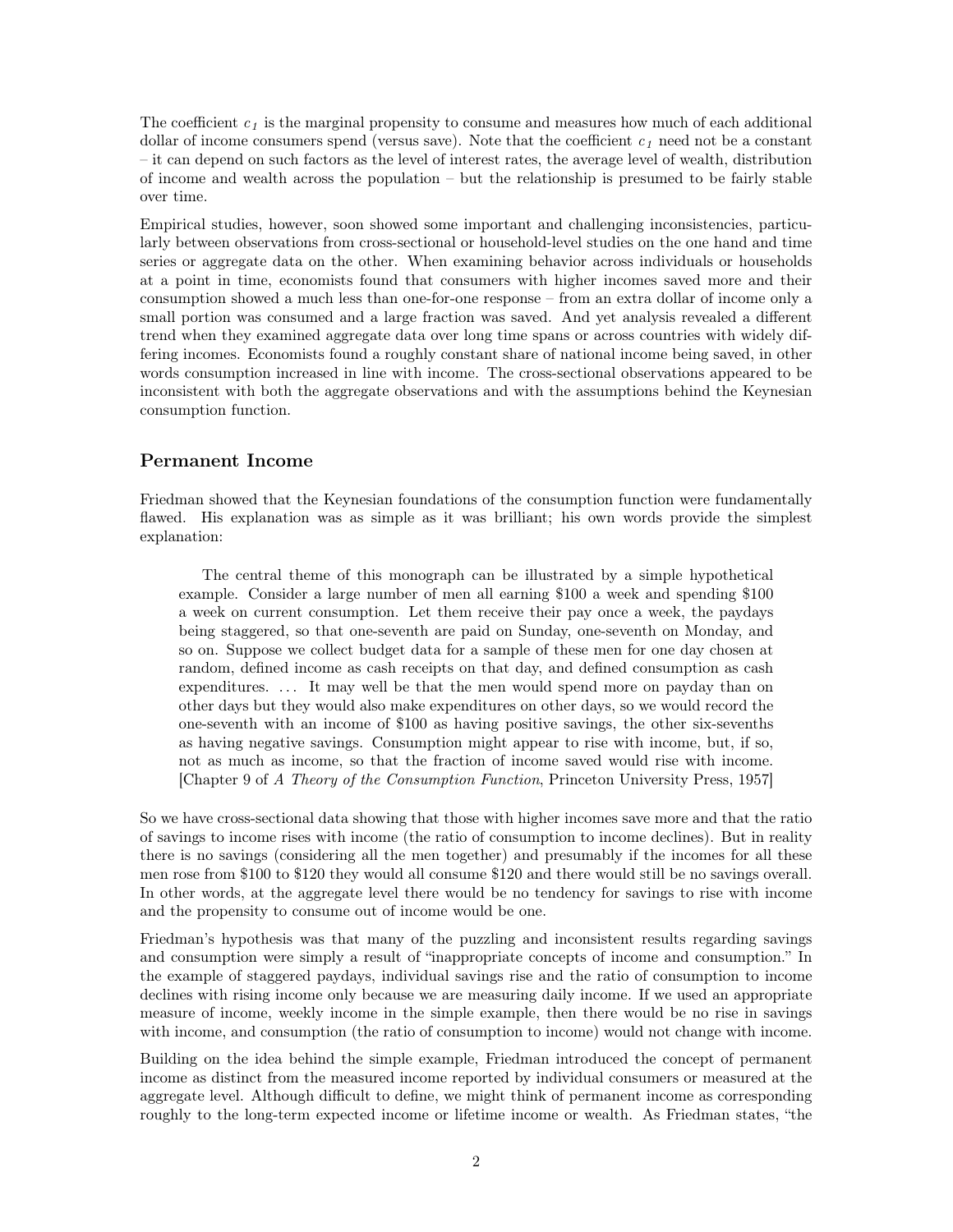concept of permanent income is easy to state in these general terms, hard to define precisely." In the example above the analogue of permanent income would be individuals' \$100 weekly income. Measured income would be either \$100 or \$0, depending on which day we measure an individual's income.

The difference between measured income and permanent income is transitory income:

measured income  $=$  permanent income  $+$  transitory income.

Friedman's central hypothesis can now be simply stated, in two parts. First, consumers respond to changes in permanent income but largely ignore changes in transitory income. Second, measured income is a combination of both permanent and transitory income.

The result is that any attempt to relate consumption to measured income will not measure a behavioral relationship but a statistical artifact. Say that transitory income is a large component of measured income, as will likely be the case when examining individual household income for a large number of differing households. Some will have low income because they have low income year-after-year, but some will simply have a poor year (unemployment, a poor bonus, or some other bad luck). Similarly some will have high income because of unusually good luck, purely transitory reasons.

Among households with high measured incomes, there will be a large portion with high transitory income and these households will not increase their consumption in response to the transitory income. So the measured consumption will not rise with measured income, or more accurately will do so much less than it would versus permanent income.

Consider, in contrast, a situation where transitory income is a small component of measured income. In this case consumption would be expected to rise much more with income because a rise in measured income would represent primarily a rise in permanent income. This would often be the case for aggregate data because across the whole economy there would be households with both high and low transitory income and the transitory component would tend to average out across households. Changes over the years in measured aggregate income would thus tend to reflect primarily changes in permanent income.

This simple hypothesis can, at least conceptually, account for the seeming inconsistency of the crosssectional and the time series observations. Across households at a point in time, those households with higher measured income tend to have a large component of higher transitory income, and consumption will generally not go up with transitory income. This means the cross-sectional response of consumption to higher measured income will be relatively small (the marginal propensity to consume is low; the ratio of consumption to income goes down as income goes up; the savings rate goes up as income goes up).

For aggregate income (averaging or aggregating across households at a point in time) the transitory income will tend to average out, so measured aggregate income and changes in aggregate income over time will tend to measure permanent income. This implies that for long time spans using aggregate income, the response of consumption to income will be higher than for cross-sectional observations.

This idea was not completely new  $-$  it can be traced back to the writings of one of the Bernoulli clan in the 18th century. Friedman's genius, however, was two-fold: First in taking this simple idea and fully exploring and exploiting its implications; and second in collecting empirical evidence and using that evidence to truly test the theory, both marshaling evidence in support of the hypothesis but also searching for evidence that would disprove it.

Friedman believed that ideas and hypotheses had to be put up against data. The hypothesis alone, the fact that in theory it could explain the difference between the cross-sectional and the time series data (the microeconomic and the macroeconomic data) was not sufficient – a useful economic theory must be able to account for the quantitative observations. Much of A Theory of the Consumption Function was dedicated to measuring and testing the data to determine whether the permanent income hypothesis could account for the *quantiative* differences between the microeconomic and macroeconomic data.